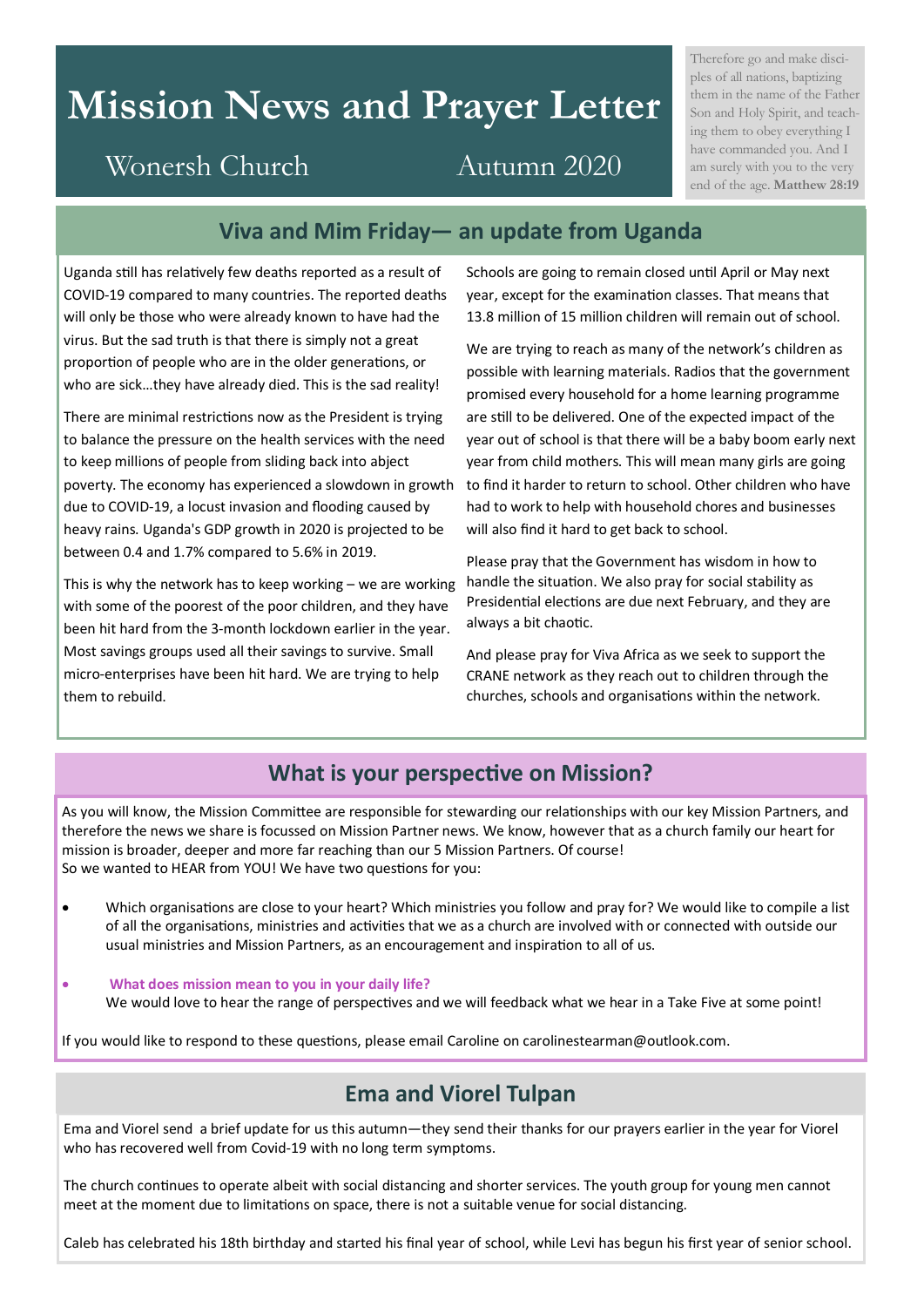### **The WH team in Wales** continue to work from home as the Centre has remained closed, and I am very happy to be with Mum (Chris) in Bramley. Living with Mum again after all these years is a lovely gift from the Lord. It is especially precious to pray, worship and grow together in the Lord.

**Short-Term Placements** Over recent months I have worked on applications. The doors didn't open for overseas placements, but a number of applications have been processed now so that people will be able to go and serve when the doors do open. A new development is that students who have online courses are now able to take a placement with WH refugee ministries in Liverpool, Luton or Swansea: part -time ministry / part-time study (when local restrictions allow!)

**In WH International** we are very grateful that the Lord led us last year to reshape our structure through a new international leadership. Now we see that He was preparing us for 2020! We have discovered that God hasn't put a pause on The Great Commission while there is a pandemic! He is working His purposes out in the nations and it is a great privilege to be a part of what He is doing *"for such a time as this".* About half of WH international workers remained in the field, and have been very grateful to you and all those who have been praying.

In the UK it has been widely reported that many people are hungry spiritually and that courses like Alpha have seen exciting growth in numbers attending and people coming to faith. Likewise WH international workers report a clear increase in spiritual hunger and openness. We have found the AM course (similar to Alpha) phenomenally fruitful over the last 10 years. (Originally written in Arabic in 2008, AM is now in 29 languages, used in 50 countries and 1000s of people have become Christians!) Between March and July, we delivered 40 trainings (mostly online!) around the world reaching over 650 trainees. The testimonies are amazing!

Of course the trauma and hunger caused by Covid has been huge. Here are two examples of practical help : - **One of the WH teams in South Asia** identified 52 most needy families in the nearest slum community. Donations enabled them to give regular 22kg packages of rice, flour, beans, oil, potatoes, onions and soap. They were also able to help local pastors in least-reached villages and mountain areas.

**The WH Liverpool team** were counted as key workers. Since March they contacted & offered help to approximately 750 asylum seekers and refugees; provided care packages (food, cleaning products & toiletries) to 251 individuals within 103 households; provided 100 mobile top ups; online support groups to 60 people; helped with specific needs (baby items, maternity wear, clothes, shoes,

One of our long term friends and who has a particular link with the Thursday congregation is Bishop Sospeter in Kibondo Diocese in the west of Tanzania.



The Bishop has been busy visiting parishes for confirmation services and recently confirmed 66 people at the cathedral church. These are encouraging signs that the church in Tanzania continues to thrive and grow.

In a recent inauguration of a new deanery in the Diocese the Bishop was given a gift of a cow! Perhaps we should consider how we welcome our new vicar to Wonersh Church next year….

June 2021 brings with it the Diocesan synod, so please do pray for them as they prepare for this. Elice, formerly the diocesan accountant, has been very seriously ill and we are pleased to know that she is now much better and is recuperating back at home.

The Diocese continues to work on the completion of the health centre, currently building a mortuary and incinerator.

The rains are just starting and they are praying for a good season again this year. Thankfully Tanzania is not suffering the impact of the pandemic and all schools and colleges have been back to normal since July.

The Bishop and his family celebrated the wedding of their eldest daughter in September, and his wife Betty is in a better position health wise than she has been for a while.



### **Charlotte R—WH Bishop Sospeter in Tanzania**